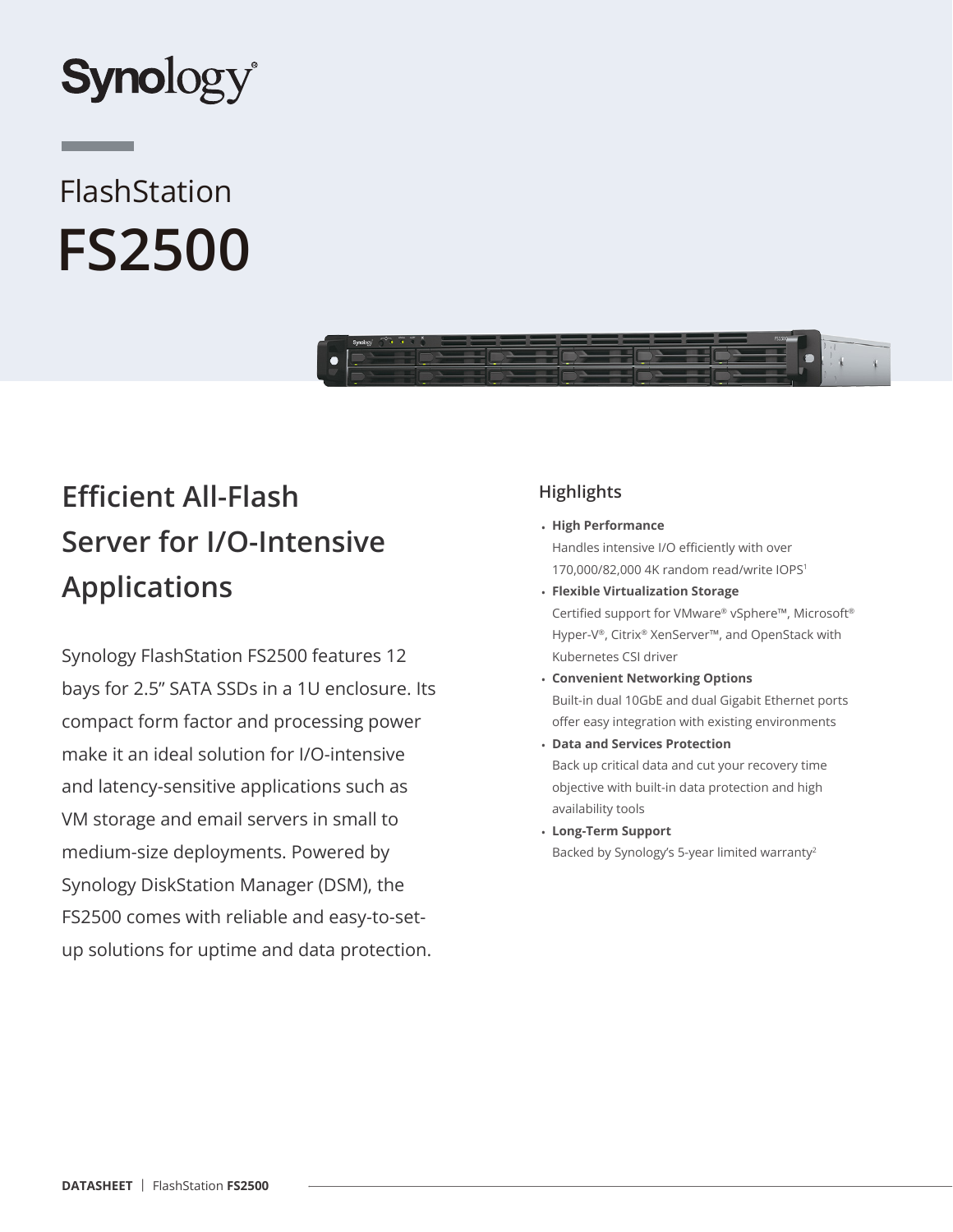

#### Next-Generation File System

*Btrfs is a modern file system designed to safeguard data integrity through metadata mirroring, file selfhealing, and fast snapshot replication.*



#### Upgrade Your Aging SAN

*Synology systems can integrate with your virtualization platforms and easily replace aging SAN storage arrays in any organization's existing infrastructure.*

## **Solid State Storage for Small to Medium-Sized Businesses**

The FS2500 is a lightning-fast, cost-effective, and space-saving storage solution for virtual machines, containers, email, and databases.

- Up to **172,552/82,917 4K random read/write IOPS** and over **4,700/2,500 MB/s sequential read/write** performance support both I/O-intensive applications and large file transfers<sup>1</sup>
- Built-in **dual 10GbE** and **dual 1GbE RJ-45 ports** provide fast connectivity options right out of the box, while **10/25/40GbE NIC support** lets you add additional bandwidth through PCIe 3.0 expansion cards<sup>3</sup>
- **• Redundant power supply units and system fans** coupled with **network ports that support automatic failover** prevent single points of hardware failure

## **Certified Virtual Machine and Container Storage**

Deploy and facilitate storage operations in **[virtualization environments](https://sy.to/fs2500dsvirtual)** with full certification for **VMware® vSphere™**, **Microsoft® Hyper-V®**, **Citrix® XenServer™**, and **OpenStack**. A **Kubernetes CSI driver** provides integrated volume management.

The FS2500 is ideal as **[virtual machine storage](https://sy.to/fs2500dssfv)**, but can also serve as an alternative **VM host** and run **Docker** containers.

- Manage storage directly from your hypervisor with **Synology Storage Console** for VMware or Windows platforms
- Offload storage operations and speed up data transfer using **VMware VAAI integration** and **Windows ODX**
- Save significant storage space with full **flash volume deduplication** when used together with **[Synology SSDs](https://sy.to/fs2500dssat5200)**
- Protect full **VMware® vSphere™** and **Microsoft® Hyper-V®** deployments with agentless **virtual machine backup** in **[Synology Active Backup for](https://sy.to/fs2500dsabb)  [Business](https://sy.to/fs2500dsabb)**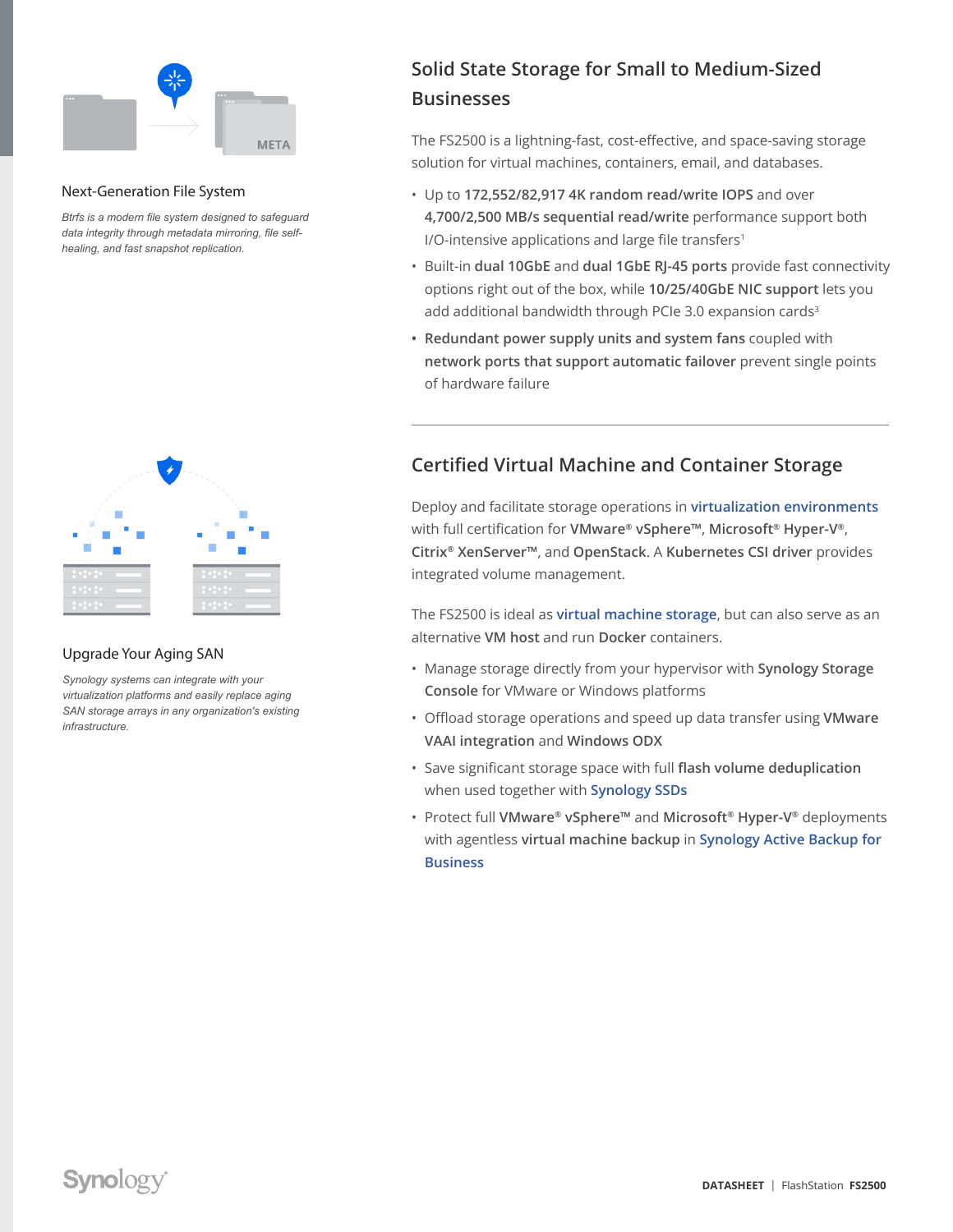

#### Synology Backup Solutions

*DSM backup solutions are designed to be lowmaintenance and efficient, delivering low RPO and RTO targets and offering a large selection of backup destinations for a variety of workloads.*



#### Synology Productivity Suite

*A powerful and secure private cloud solution that lets teams collaborate, sync files, and communicate with others anytime, anywhere.*

## **Powerful Data and Uptime Protection Tools**

Built-in solutions help maintain high system availability and facilitate fast recovery if a disaster or major outage occurs.

- **• [Synology High Availability](https://sy.to/fs2500dssha)** provides fast failover between two identical FS2500 units to keep services online when disaster strikes
- **• [Snapshot Replication](https://sy.to/fs2500dssr)** provides schedulable, near-instantaneous data protection with version control, ensuring that documents in shared folders and VMs on LUNs remain safe and available
- **• [Hyper Backup](https://sy.to/fs2500dshb)** protects your NAS by backing up data and configurations to multiple destinations with efficiency delivered by built-in deduplication, integrity checks, compression, and versioning
- **• [C2 Storage for Hyper Backup](https://sy.to/fs2500dsc2stor)** offers a dedicated and secure public cloud destination for Synology NAS backup data<sup>4</sup>

## **Work and Collaborate From Anywhere**

Synology's **[productivity suite](https://sy.to/fs2500dsprodsol)** provides a private cloud solution for on-site and remote workers to concurrently edit documents, share files, manage emails, send instant messages, and more.

By leveraging private cloud infrastructure, businesses can ensure complete data ownership and multi-layered security.

- **• [Synology Office](https://sy.to/fs2500dsso)** lets multiple users edit, comment on, and share files together using Synology Documents, Spreadsheets, and Slides
- **• [Synology Drive](https://sy.to/fs2500dssd)** is a private cloud file management solution that supports remote data access, synchronization, on-demand file restoration, and backup
- **• [Synology Chat](https://sy.to/fs2500dssc)** brings teams together with one-on-one chats, group chats, and encrypted private channels over multiple platforms
- **• [Synology MailPlus](https://sy.to/fs2500dssmp)**<sup>5</sup> provides a secure, reliable, and private email server
- **• [Synology Calendar](https://sy.to/fs2500dsscal)** helps teams keep track of what is most important with convenient calendar sharing and scheduling
- **• [Synology Hybrid Share](https://sy.to/fs2500dshs)** combines reliable on-premises storage and efficient syncing of shared folders in the cloud to enable seamless cross-site synchronization and local access at LAN speed<sup>4</sup>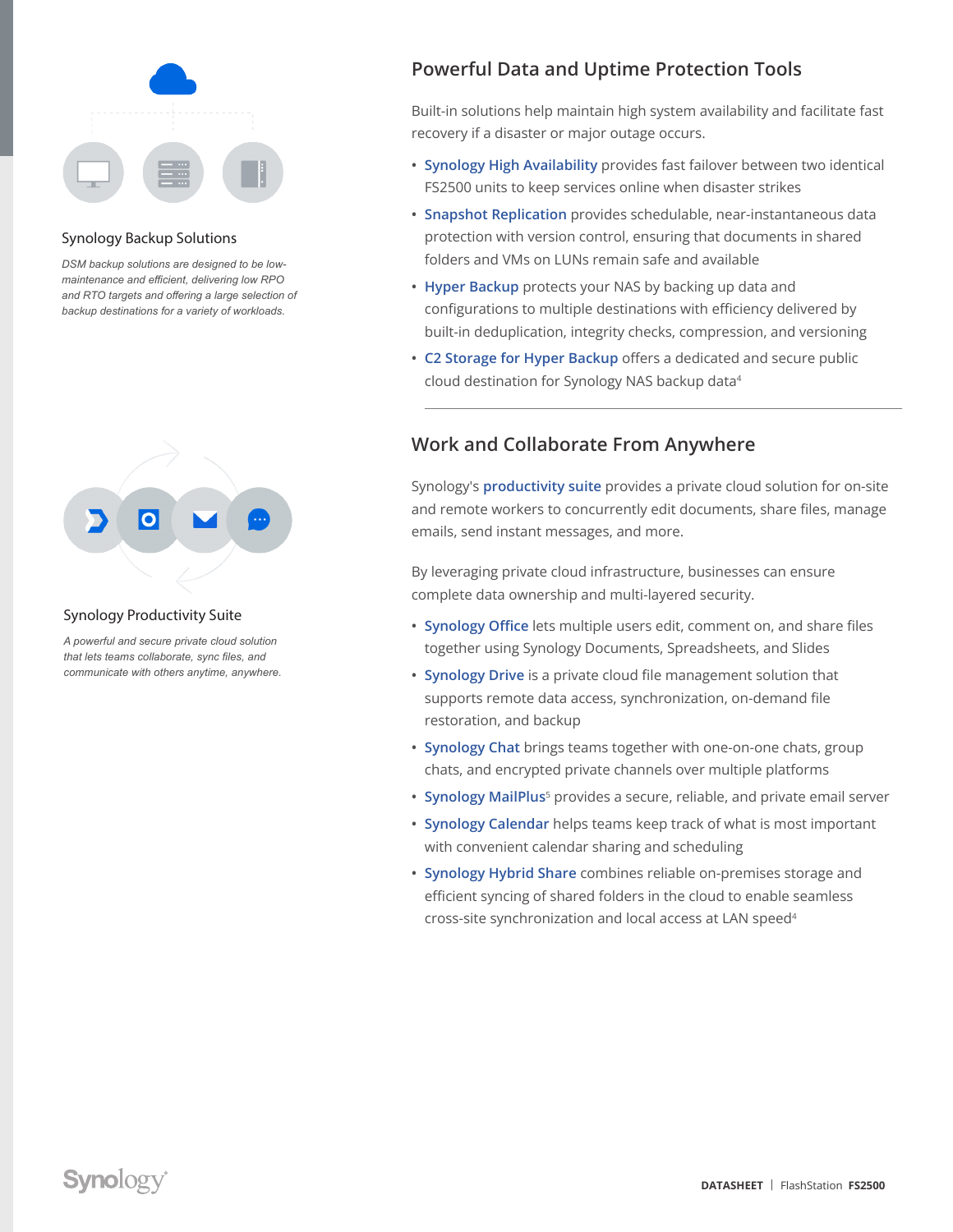

#### Synology Has You Covered

*Keep your business running with the technical support services included in Synology's 5-year limited warranty.2*

## **Backed by Synology's 5-Year Limited Warranty**

Maximize your return on investment with the comprehensive hardware replacement and premium technical support services offered under Synology's 5-year limited hardware warranty.<sup>2</sup>

Choose **[Synology SSDs](https://sy.to/fs2500dssat5200)** to populate your FlashStation and deal with a single vendor for warranty and support. Benefit from stable performance over time and low-latency data access thanks to rigorous testing and integration.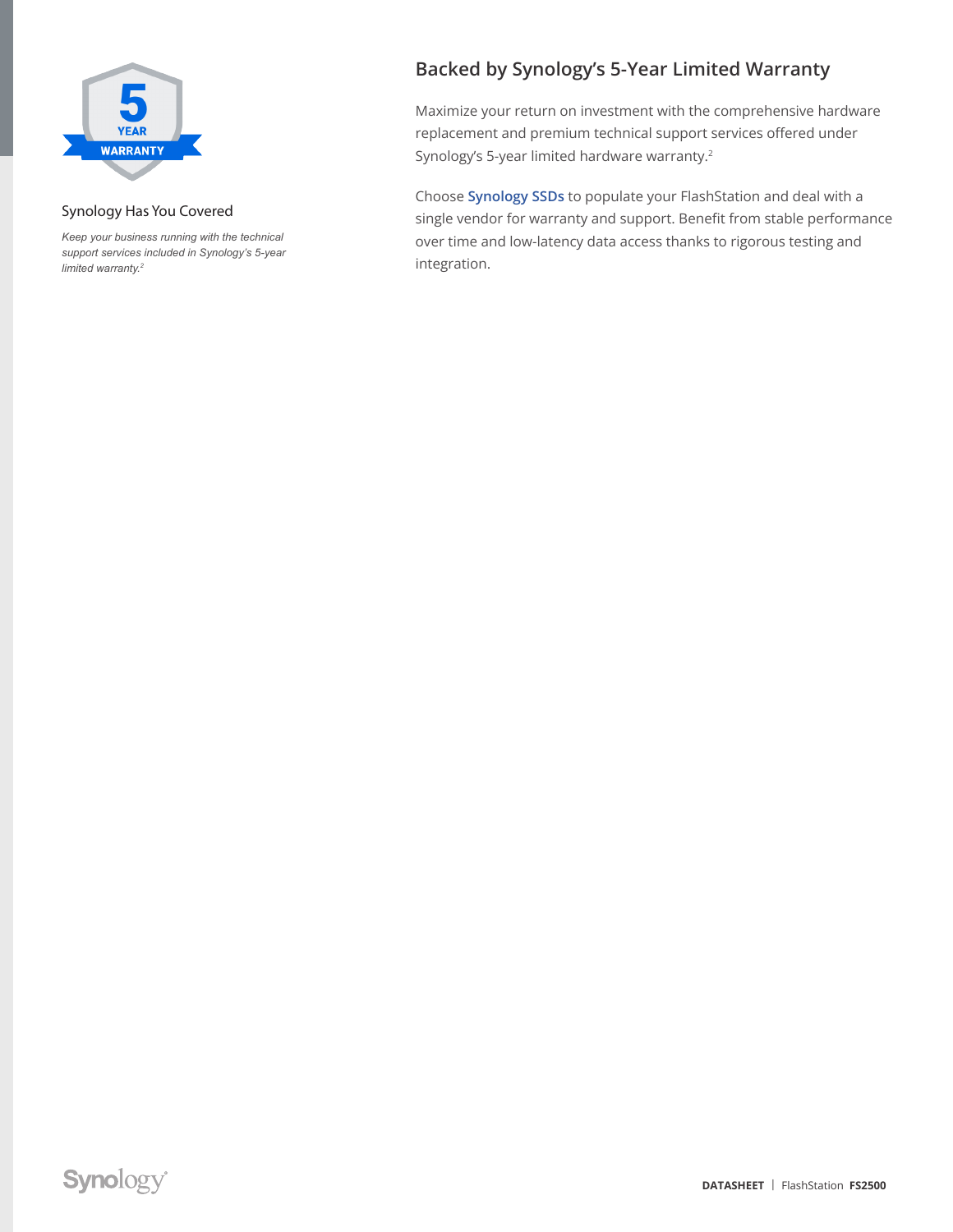### **Hardware Overview**

#### **Front** Rear **Rear** 0060 6 8 7 <u>ing da</u> i Timmuni<br>» Nerren, i  $\overline{\bullet}$  $\bullet$   $\bullet$ Ò  $\overline{\mathbf{10}}$  $\bullet$ Ó  $\bullet$ 12

| Power Button and Indicator                    |    | Status Indicator    |    | Alert Indicator  |     | Beep Off Button            |
|-----------------------------------------------|----|---------------------|----|------------------|-----|----------------------------|
| Drive Status Indicators                       |    | Drive Trays         |    | Power Ports      | 8   | PCI Express Expansion Slot |
| PSU Indicators and Beep Off<br><b>Buttons</b> |    | 10 PSU Fans         | 11 | 1GbE RI-45 Ports | 12. | 10GbE RI-45 Ports          |
| Console Port                                  | 14 | USB 3.2 Gen 1 Ports | 15 | Reset Button     |     |                            |

## **Technical Specifications**

#### **Hardware**

| CPU                        | AMD Ryzen™ V1780B quad-core (8-thread) 3.35 GHz, max boost clock up to 3.6 GHz                                                                |
|----------------------------|-----------------------------------------------------------------------------------------------------------------------------------------------|
| Hardware encryption        | AES-NI                                                                                                                                        |
| Memory                     | 8 GB DDR4 ECC UDIMM (expandable up to 32 GB)                                                                                                  |
| Compatible drive types     | • 12 x 2.5" SATA SSD (drives not included)<br>• Only drives listed on the compatibility list can be used to create storage pools <sup>6</sup> |
| Hot swappable drives       | Yes                                                                                                                                           |
| <b>External ports</b>      | 2 x USB 3.2 Gen 1 ports                                                                                                                       |
| Form factor                | Rackmount 1U                                                                                                                                  |
| Size (HxWxD)               | $\cdot$ 44 x 437.5 x 521.9 mm<br>$\cdot$ 44 x 481.9 x 555.9 mm (with server ears)                                                             |
| Weight                     | 8.3 kg                                                                                                                                        |
| LAN ports                  | • 2 x 1GbE RI-45<br>• 2 x 10GbE RI-45                                                                                                         |
| Wake on LAN/WAN            | Yes (only on 1GbE ports)                                                                                                                      |
| PCIe expansion             | * 1 x 8 width slot, Gen 3.0 x4 lanes<br>• Supports network interface cards <sup>3</sup>                                                       |
| Scheduled power on/off     | Yes                                                                                                                                           |
| System fans                | $4 \times (40 \times 40 \times 28 \text{ mm})$                                                                                                |
| AC input power voltage     | 100 V to 240 V AC                                                                                                                             |
| Power frequency            | 50/60 Hz, single phase                                                                                                                        |
| Operating temperature      | 0°C to 35°C (32°F to 95°F)                                                                                                                    |
| Storage temperature        | -20°C to 60°C (-5°F to 140°F)                                                                                                                 |
| Relative humidity          | 5% to 95% RH                                                                                                                                  |
| Maximum operating altitude | 5,000 m (16,400 ft)                                                                                                                           |

## **Synology®**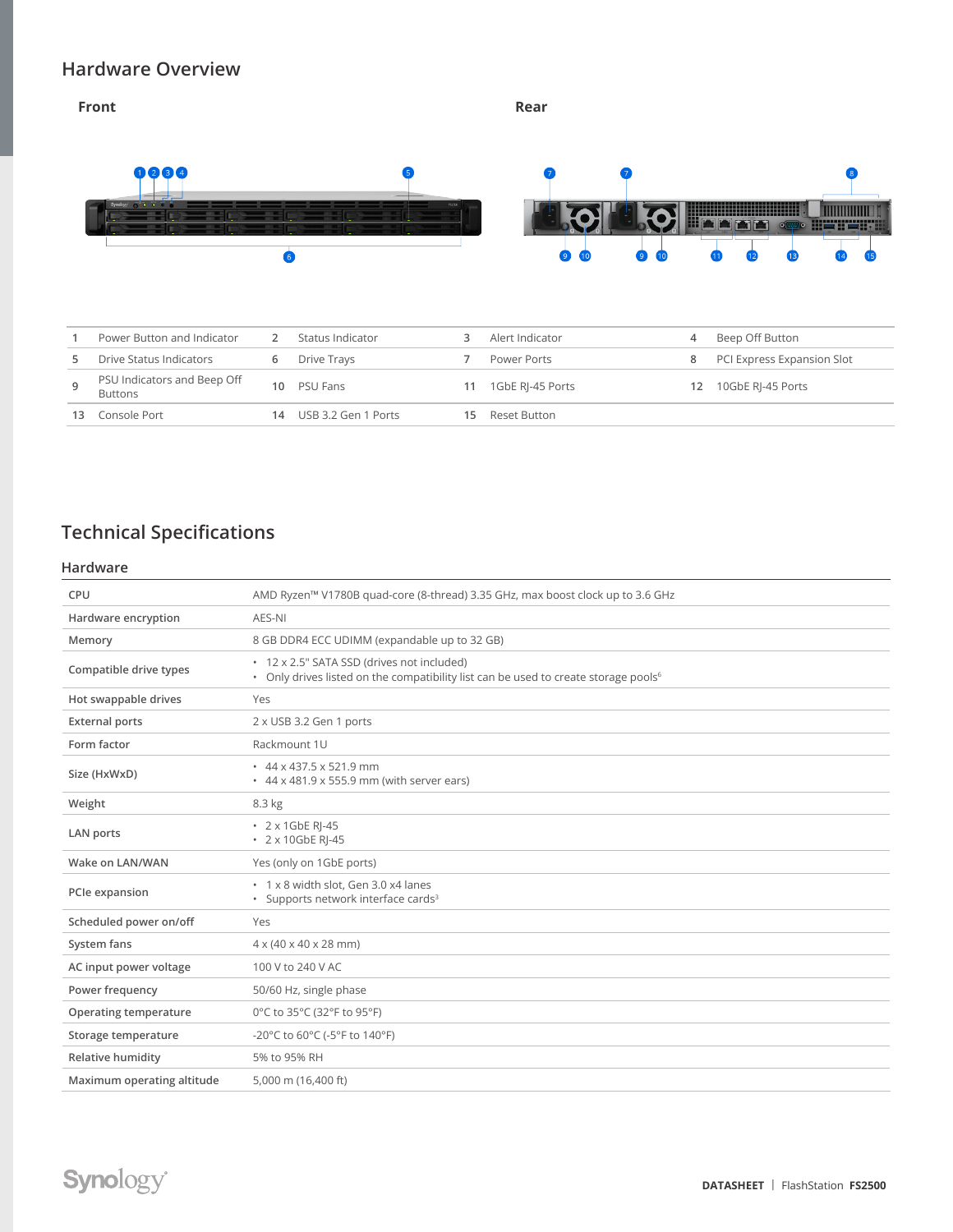#### **General DSM Specifications**

| Networking protocols      | SMB, AFP, NFS, FTP, WebDAV, CalDAV, iSCSI, Telnet, SSH, SNMP, and VPN (PPTP, OpenVPN™, L2TP)                                                                                                             |
|---------------------------|----------------------------------------------------------------------------------------------------------------------------------------------------------------------------------------------------------|
| File systems              | · Internal: Btrfs. ext4<br>· External: Btrfs, ext4, ext3, FAT32, NTFS, HFS+, exFAT                                                                                                                       |
| Supported RAID types      | Synology RAID F1, Basic, (BOD, RAID 0, RAID 1, RAID 5, RAID 6, and RAID 10                                                                                                                               |
| Storage management        | · Maximum single volume size: 108 TB/200 TB7<br>• Maximum number of system snapshots: 65,5368<br>· Maximum number of internal volumes: 256                                                               |
| SSD cache                 | • Read/write cache support<br>• 2.5" SATA SSD support                                                                                                                                                    |
| File sharing capabilities | · Maximum local user accounts: 16,000<br>· Maximum local groups: 512<br>· Maximum shared folders: 512<br>• Maximum concurrent SMB/NFS/AFP/FTP connections: 2,000 (8,000 with RAM expansion) <sup>9</sup> |
| Privileges                | Windows <sup>®</sup> Access Control List (ACL) and application privileges                                                                                                                                |
| Directory services        | Connects with Windows® AD/LDAP servers enabling domain users to login via SMB/NFS/AFP/FTP/File Station using their<br>existing credentials                                                               |
| Virtualization            | VMware® vSphere™, Microsoft® Hyper-V®, Citrix® XenServer™, OpenStack, and Kubernetes                                                                                                                     |
| Security                  | Firewall, shared folder encryption, SMB encryption, FTP over SSL/TLS, SFTP, rsync over SSH, login auto block, Let's Encrypt<br>support, and HTTPS (customizable cipher suite)                            |
| Supported browsers        | Google Chrome®, Firefox®, Microsoft Edge®, Safari® 13 and later, and Safari (iOS 13.0 and later) on iPad, Chrome (Android™<br>11.0 and later) on tablets                                                 |
| Interface languages       | English, Deutsch, Français, Italiano, Español, Dansk, Norsk, Svensk, Nederlands, Русский, Polski, Magyar,<br>Português do Brasil, Português Europeu, Türkçe, Český, ภาษาไทย, 日本語, 한국어, 繁體中文, 简体中文        |

#### **Packages and Applications**

| <b>File Server &amp; Synchronization</b>                                                                                                                                                                                                                                                                       |  |  |  |  |
|----------------------------------------------------------------------------------------------------------------------------------------------------------------------------------------------------------------------------------------------------------------------------------------------------------------|--|--|--|--|
| Synchronizes files across Windows®, macOS®, Linux®, Android™ and iOS. The built-in cross-platform portal allows access to<br>data anytime and anywhere<br>· Maximum number of hosted files: 50,000,000<br>• Maximum number of concurrent connections for PC clients: 900                                       |  |  |  |  |
| Provides virtual drives, remote folders, Windows® ACL editor, compression/extraction of archived files, bandwidth control for<br>specific users/groups, creation of sharing links, and transfer logs                                                                                                           |  |  |  |  |
| Efficiently synchronizes files across sites by keeping shared data on Synology C2 Storage and streaming files to Synology NAS<br>worldwide on request. Frequently requested files are cached at each site for low-latency access                                                                               |  |  |  |  |
| Supports bandwidth control for TCP connections, custom FTP passive port ranges, anonymous FTP, FTP over TLS/SSL and<br>SFTP protocols, network booting with TFTP and PXE support, and transfer logs                                                                                                            |  |  |  |  |
| Enables high-speed data transfer over WAN through the exclusive SITA technology between Synology NAS and desktop<br>platforms                                                                                                                                                                                  |  |  |  |  |
| Offers one or two-way synchronization with public cloud storage providers including Alibaba Cloud OSS, Backblaze B2, Baidu<br>Cloud, Box, Dropbox, Google Cloud Storage, Google Drive, hubiC, MegaDisk, Microsoft OneDrive, OpenStack Swift-compatible<br>storage, Tencent COS, WebDAV servers and Yandex Disk |  |  |  |  |
| Search through files, metadata, and more on your NAS. Integration with Windows Search and macOS Spotlight makes it easy<br>to find files                                                                                                                                                                       |  |  |  |  |
| Migrates data, system setting, and applications seamlessly from one Synology NAS to another to ensure maximum service<br>availability                                                                                                                                                                          |  |  |  |  |
| <b>SAN Storage &amp; Virtualization</b>                                                                                                                                                                                                                                                                        |  |  |  |  |
| • Maximum number of iSCSI targets: 256<br>• Maximum number of LUNs: 512<br>• LUN Clone/Snapshot, Windows ODX support                                                                                                                                                                                           |  |  |  |  |
| Supports running Windows®, Linux®, and Virtual DSM-based virtual machines on Synology NAS                                                                                                                                                                                                                      |  |  |  |  |
| <b>Data Protection &amp; Backup Solution</b>                                                                                                                                                                                                                                                                   |  |  |  |  |
| Supports local backup, network backup, and data backup to other servers and public clouds, including C2 Storage                                                                                                                                                                                                |  |  |  |  |
| • DSM configuration backup, macOS® Time Machine® support, Synology Drive Client desktop application<br>• Shared folder sync supports a maximum of 32 tasks                                                                                                                                                     |  |  |  |  |
|                                                                                                                                                                                                                                                                                                                |  |  |  |  |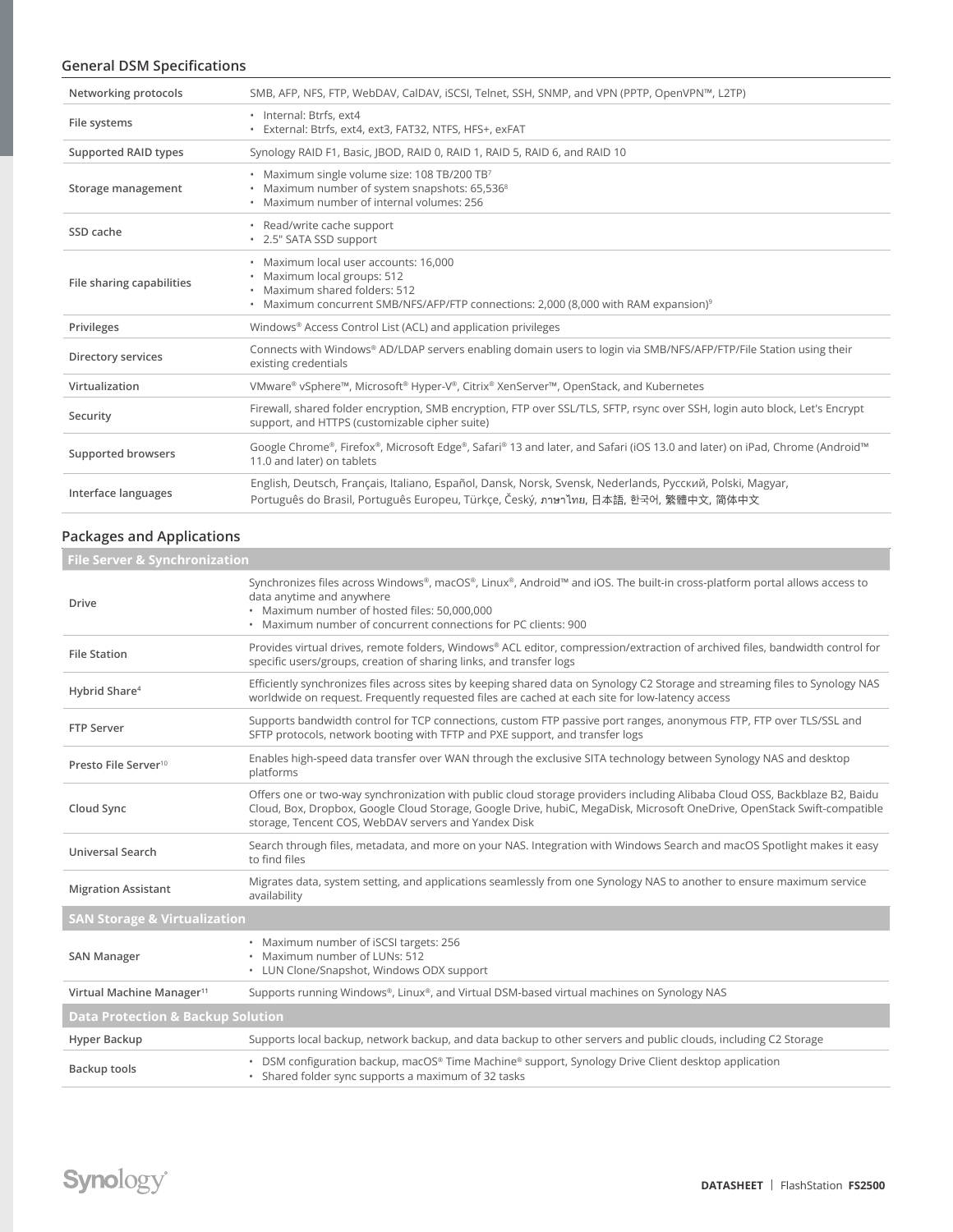| <b>Snapshot Replication</b>           | • Maximum number of snapshots for shared folders: 1,024<br>• Maximum number of replications: 64                                                                                                                                                                                      |  |  |  |  |
|---------------------------------------|--------------------------------------------------------------------------------------------------------------------------------------------------------------------------------------------------------------------------------------------------------------------------------------|--|--|--|--|
| Synology High Availability            | Reduces service downtime by combining two identical NAS into a high-availability cluster                                                                                                                                                                                             |  |  |  |  |
| <b>Active Backup for Business</b>     | An all-in-one backup solution designed for heterogeneous business IT environments. It enables IT admins to remotely<br>manage and protect PCs, servers, and VMs from one centralized console                                                                                         |  |  |  |  |
| Active Backup for Google<br>Workspace | Supports backup and restoration of Google Workspace My Drive, Team Drive, Gmail, Contacts, and Calendar                                                                                                                                                                              |  |  |  |  |
| Active Backup for Microsoft 365       | Supports backup and restoration of Microsoft 365 OneDrive for Business, Outlook, Contacts, and Calendar                                                                                                                                                                              |  |  |  |  |
| Productivity & Collaboration          |                                                                                                                                                                                                                                                                                      |  |  |  |  |
| <b>Collaboration tools</b>            | Collaborate with instant messaging service Synology Chat, online documents editor Synology Office, and scheduling assistant<br>Synology Calendar<br>• Maximum users for Chat: 4,000<br>• Maximum users for Office: 2,900<br>• Calendar supports CalDAV and access via mobile devices |  |  |  |  |
| <b>Note Station</b>                   | A note taking platform that supports rich text, note organization and versioning, encryption, sharing, media embedding, and<br>attachments                                                                                                                                           |  |  |  |  |
| Synology MailPlus Server <sup>5</sup> | A secure, reliable, and private mail solution featuring high-availability, load balancing, security, and filtering options                                                                                                                                                           |  |  |  |  |
| <b>Synology MailPlus</b>              | An intuitive webmail interface for Synology MailPlus Server with configurable mail labels, filters, and user interface                                                                                                                                                               |  |  |  |  |
| <b>Surveillance</b>                   |                                                                                                                                                                                                                                                                                      |  |  |  |  |
| Surveillance Station <sup>12</sup>    | Maximum IP cameras: 100, for a total of 3,000 FPS at 720p (H.264)                                                                                                                                                                                                                    |  |  |  |  |
|                                       |                                                                                                                                                                                                                                                                                      |  |  |  |  |
| Management & Administration           |                                                                                                                                                                                                                                                                                      |  |  |  |  |
| <b>Synology Directory Server</b>      | Provides a flexible and cost-effective domain controller solution                                                                                                                                                                                                                    |  |  |  |  |
| <b>Central Management System</b>      | Provides a single interface to manage and monitor multiple Synology NAS                                                                                                                                                                                                              |  |  |  |  |
| <b>VPN Server</b>                     | • Maximum connections: 60<br>· Supported VPN protocols: PPTP, OpenVPN™, L2TP/IPSec                                                                                                                                                                                                   |  |  |  |  |
| Active Insight                        | Gain useful intelligence, including health statistics of all NAS deployments across multiple sites and actionable advice to solve<br>any issues, on a centralized cloud-hosted management platform                                                                                   |  |  |  |  |
| <b>Storage Analyzer</b>               | Displays volume and quota usage, total size of files, volume usage and trends based on past usage, size of shared folders,<br>large files, most recently modified files, and least recently accessed files                                                                           |  |  |  |  |
| <b>Antivirus Essential</b>            | Provides full system scans, scheduled scans, white list customization, and auto-update of virus definitions                                                                                                                                                                          |  |  |  |  |
| <b>Web Station</b>                    | Enables hosting for up to 30 websites with support for PHP/MariaDB® and 3rd-party applications                                                                                                                                                                                       |  |  |  |  |
| Other packages                        | DNS Server, RADIUS Server, and Log Center                                                                                                                                                                                                                                            |  |  |  |  |
| <b>Others</b>                         |                                                                                                                                                                                                                                                                                      |  |  |  |  |
| iOS/Android™ applications             | Synology Drive, Synology MailPlus, Synology Secure SignIn, Synology Chat, Synology LiveCam, Synology Active Insight, DS<br>cam, DS file, DS finder, and DS note                                                                                                                      |  |  |  |  |
| Other packages                        | Additional 3rd-party packages are available in the Package Center                                                                                                                                                                                                                    |  |  |  |  |
| <b>Environment and Packaging</b>      |                                                                                                                                                                                                                                                                                      |  |  |  |  |

| <b>LITTLE OF STREET SCILL</b>      | <b>INOTID CONTINIIONE</b>                                                                                                                                                                                                                                                                                                                                                          |  |  |  |
|------------------------------------|------------------------------------------------------------------------------------------------------------------------------------------------------------------------------------------------------------------------------------------------------------------------------------------------------------------------------------------------------------------------------------|--|--|--|
| Package contents                   | $\cdot$ 1 x FS2500 main unit<br>• 1 x Quick Installation Guide<br>• 1 x Accessory pack<br>• 2 x AC power cord                                                                                                                                                                                                                                                                      |  |  |  |
| Optional accessories <sup>13</sup> | DDR4 ECC UDIMM: D4EU01-8G / D4EU01-16G<br>$\bullet$<br>• 10GbE Network Interface Cards: E10G21-F2 / E10G18-T2 / E10G18-T1<br>. 25GbE Network Interface Card: E25G21-F2<br>• 2.5" SATA SSD: SAT5200 / SAT5210<br>• MailPlus License Pack <sup>5</sup><br>• Surveillance Device License Pack <sup>12</sup><br>• Virtual DSM License Pack <sup>11</sup><br>· Sliding Rail Kit: RKS-01 |  |  |  |
| Warranty                           | $5$ years <sup>2</sup>                                                                                                                                                                                                                                                                                                                                                             |  |  |  |

Note: Model specifications are subject to change without notice. Please refer to **[www.synology.com](http://www.synology.com)** for the latest information.

1. Performance figures are obtained through internal testing by Synology. Actual performance may vary depending on the testing environment, usage, and